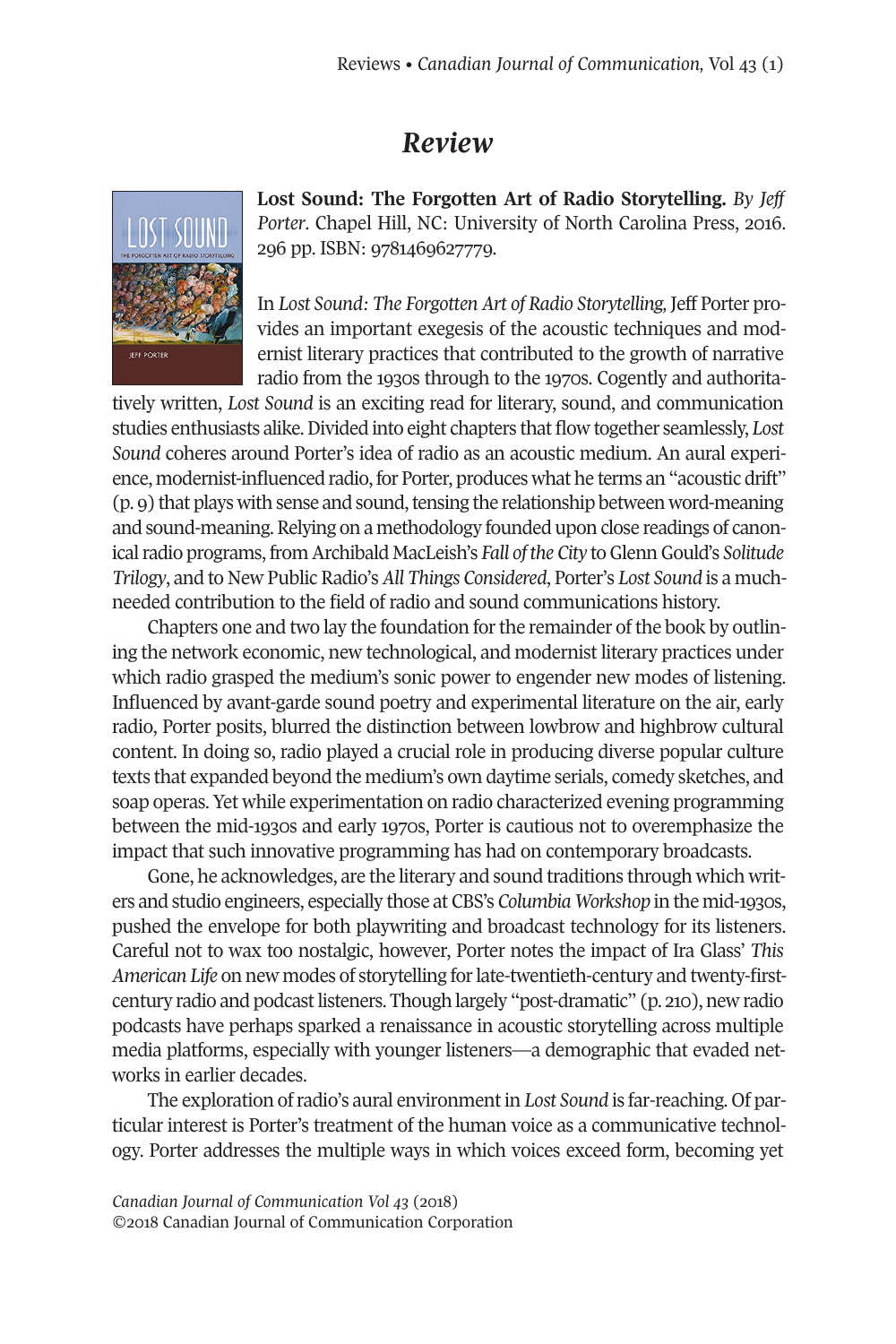another sound in addition to sirens, knocking, and footsteps in modernistradio's aural environment. One of the trust-worthiest voices on early radio was that of the announcer or narrator, a voice that was afforded a great deal of authority and imbued with authenticity. As avant-garde literary conventions were used to take radio in new directions, storytellers, such as Orson Wells, sought to disturb the medium's traditionally single authorial position. He accomplished this by denying listeners of any single, trustworthy narrator. Wells did this in *Dracula* (1938) and *War of the Worlds* (1938), for example, in a move that was typically reserved for print media. But if Wells disturbed the single "narratorial presence"  $(p, 73)$  on radio by bringing the novel to the airwaves and playing with radio's representational codes, women's voices posed yet another tension for sense-making.

In Chapter 5, "The Screaming Woman," Porter acknowledges that women's voices were radio's outsiders. During radio's golden years, most news broadcast positions were reserved for men, and women were typically relegated to performing roles. Even in these capacities, however, women often played the roles of desperate and/or hysterical subjects. The screaming point characterized a distinctive feature of women's voices in radio drama. Taking a cue from Michel Chion, Porter argues that the sound of the screaming woman transgresses language, signalling a disturbance in meaning. Without a stable reference point, women's voices were present, but emanated from elsewhere, only to be silenced, exemplified by Agnes Moorehead in Lucille Fletcher's *Sorry, Wrong Number* (1943). Women's enunciative power posed a threat to network radio officials, one that reflected the gender dynamics central to modernist thinking. While the trope of the screaming woman was characteristic of 1940s thriller broadcasts, her voice not only represented a disturbance in the relations between language and meaning, but also indicated the antagonistic relationship women were forced into as a result of radio's masculine orthodoxy.

If Dylan Thomas and Samuel Beckett associated the voice more with sound than speech, the classical pianist Glenn Gould would push this further, questioning why the voice evaded the world of music. Porter makes a strong case for Gould to be cast alongside other sound artists, such as John Cage and Pierre Schaeffer. Exploring *The Solitude Trilogy* (1967–1977), Porter argues that Gould's contrapuntal radio documentaries, influenced by Bach's fugues, overlaid voices and ambient sounds to create fictional acoustic spaces that demanded the close listening skills of an audiophile. In doing so, Gould's work placed high demands on its listeners by deploying modernist collage-like techniques to move documentary radio—a speech-based genre—toward the realm of music, redefining listening practices for an entire generation.

Lost Sound is a tour de force that invites us to reconsider the relationship between literature and radio. In contrast to works that explore radio's impact on literature, Porter seeks to uncover literature's influence on radio. Although experimental literary practices would be met with some resistance, particularly at the institutional level, during the prestige radio era, storytelling expanded the aural environment beyond speech—the spoken word would be just one sound among others. When sounds, such as screams, sirens, and so on, draw attention to themselves, they have the ability to transcend their referent, tensing the relationship between sense and sound. Porter is